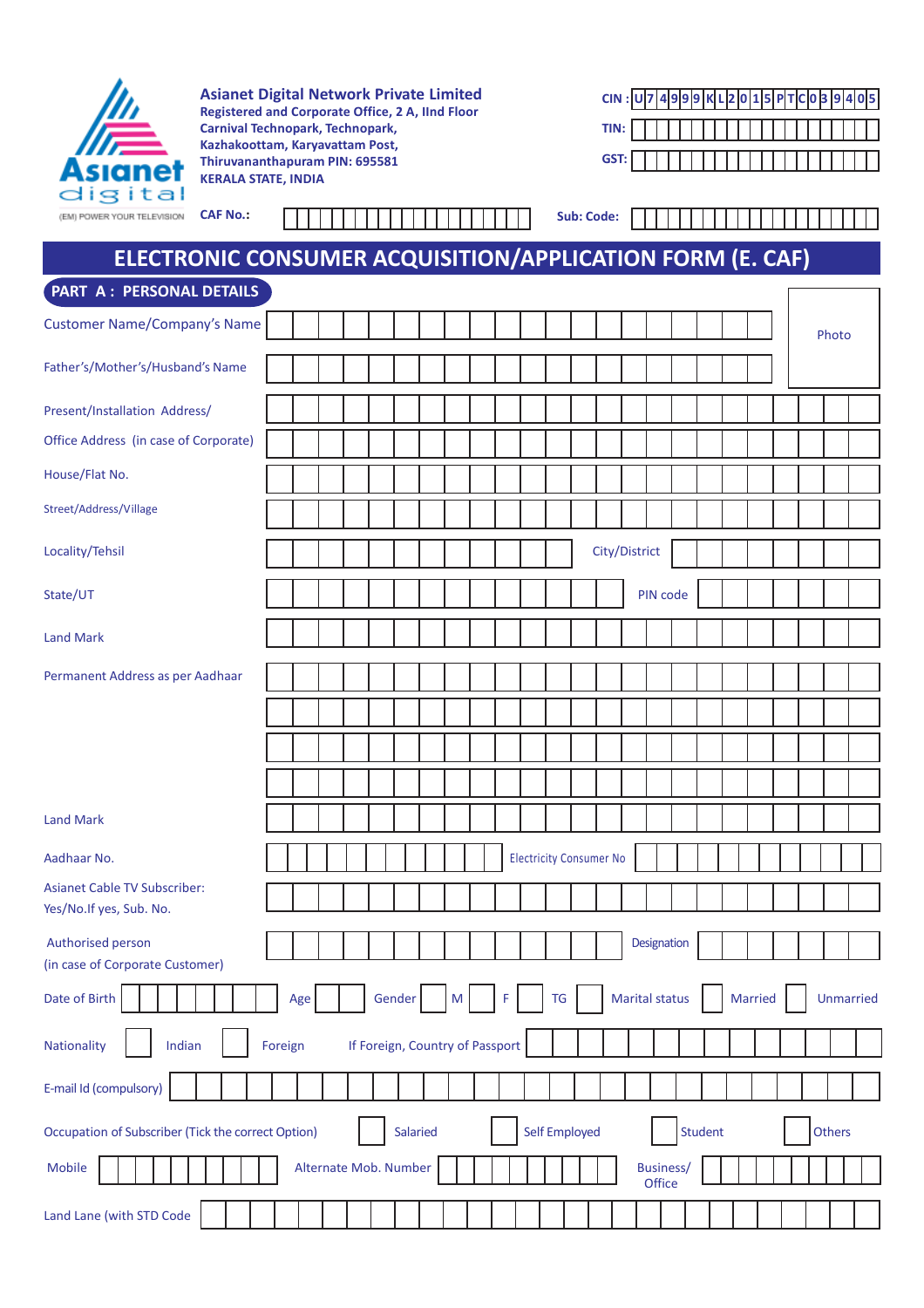# **ID PROOF (POI)**

| Proof of ID given                                                          | Aadhaar                       | <b>Driving Licence</b>     |                        | Pan Card                           | Voter ID                  | Passport          | Others (Please specify) |
|----------------------------------------------------------------------------|-------------------------------|----------------------------|------------------------|------------------------------------|---------------------------|-------------------|-------------------------|
| <b>Document Number</b>                                                     |                               |                            |                        |                                    |                           | Date of Issue     |                         |
| Place of Issue                                                             |                               |                            |                        |                                    | <b>Issuing Authority</b>  |                   |                         |
| <b>ADDRESS PROOF (POA)</b>                                                 |                               |                            |                        |                                    |                           |                   |                         |
| Proof of Address given                                                     | Aadhaar                       |                            | <b>Driving Licence</b> | Pan Card                           | Voter ID                  | Passport          | Others (Please specify) |
| <b>Document Number</b>                                                     |                               |                            |                        |                                    |                           | Date of Issue     |                         |
| Place of Issue                                                             |                               |                            |                        |                                    | <b>Issuing Authority</b>  |                   |                         |
| PAN No./GIR Number                                                         |                               |                            |                        | <b>GST No</b>                      | (incase of B2B billing)   |                   |                         |
| PART B: SERVICE SUBSCRIPTION INFORMATION                                   |                               |                            |                        |                                    |                           |                   |                         |
| <b>Type of Customer</b>                                                    |                               | Individual                 | Corporate              |                                    | <b>Bulk</b>               |                   | Others<br>Government    |
| <b>Scheme of Opted</b>                                                     |                               | <b>Outright Purchase</b>   | Rental                 |                                    | <b>Other Schemes</b>      |                   |                         |
| STB Type:                                                                  |                               | <b>SD</b>                  | HD                     |                                    | Hybrid/Android            |                   |                         |
| <b>Details of service subscribed:</b>                                      |                               | <b>Basic Service Tier</b>  |                        | <b>Suggestive Pack</b>             | <b>Broadcaster Pack</b>   | a la Carte        |                         |
| Tariff Plan & Payment Details (Please attach tariff plan Enrolment Form)   |                               |                            |                        |                                    |                           |                   |                         |
|                                                                            | <b>Advance Rental Charges</b> |                            |                        | <b>Monthly Subscription Charge</b> |                           |                   | <b>Total Amount</b>     |
| ₹                                                                          |                               |                            | ₹                      |                                    |                           | ₹                 |                         |
| Subscriber Amount to be paid                                               |                               | Monthly                    |                        | <b>Advance Payment Option</b>      |                           |                   |                         |
| <b>Billing Cycle</b>                                                       |                               | Monthly                    |                        |                                    |                           |                   |                         |
| <b>Security Deposit</b>                                                    |                               | Yes                        | <b>No</b>              |                                    | Security Deposit Amount そ |                   |                         |
| <b>Connection Category</b>                                                 |                               |                            |                        |                                    |                           |                   |                         |
| <b>Existing Connection</b>                                                 |                               | <b>New ADTV Connection</b> |                        | <b>Additional Connection</b>       |                           | Free to Use (FTU) | <b>DEMO</b>             |
|                                                                            |                               |                            |                        |                                    |                           |                   |                         |
| <b>Type of Connetion</b>                                                   | Monthly                       |                            | Prepaid                |                                    |                           |                   |                         |
| <b>Connection Booked by</b>                                                |                               |                            |                        |                                    | Date of Booking           |                   |                         |
| Network Capacity fee (exclusive of taxes):                                 |                               |                            |                        |                                    |                           |                   |                         |
| a. Rs.130 for first 75 SD Pay Channels + 25 mandatory Doordarshan Channels |                               |                            |                        |                                    |                           |                   |                         |
| b. Additional NCF of Rs.20 for every block of 25 SD Pay Channels           |                               |                            |                        |                                    |                           |                   |                         |

c. In case any subscriber wants to avail only FTA Channels, the NCF will be Rs.130

d. 1 HD Channel = 2 SD Channels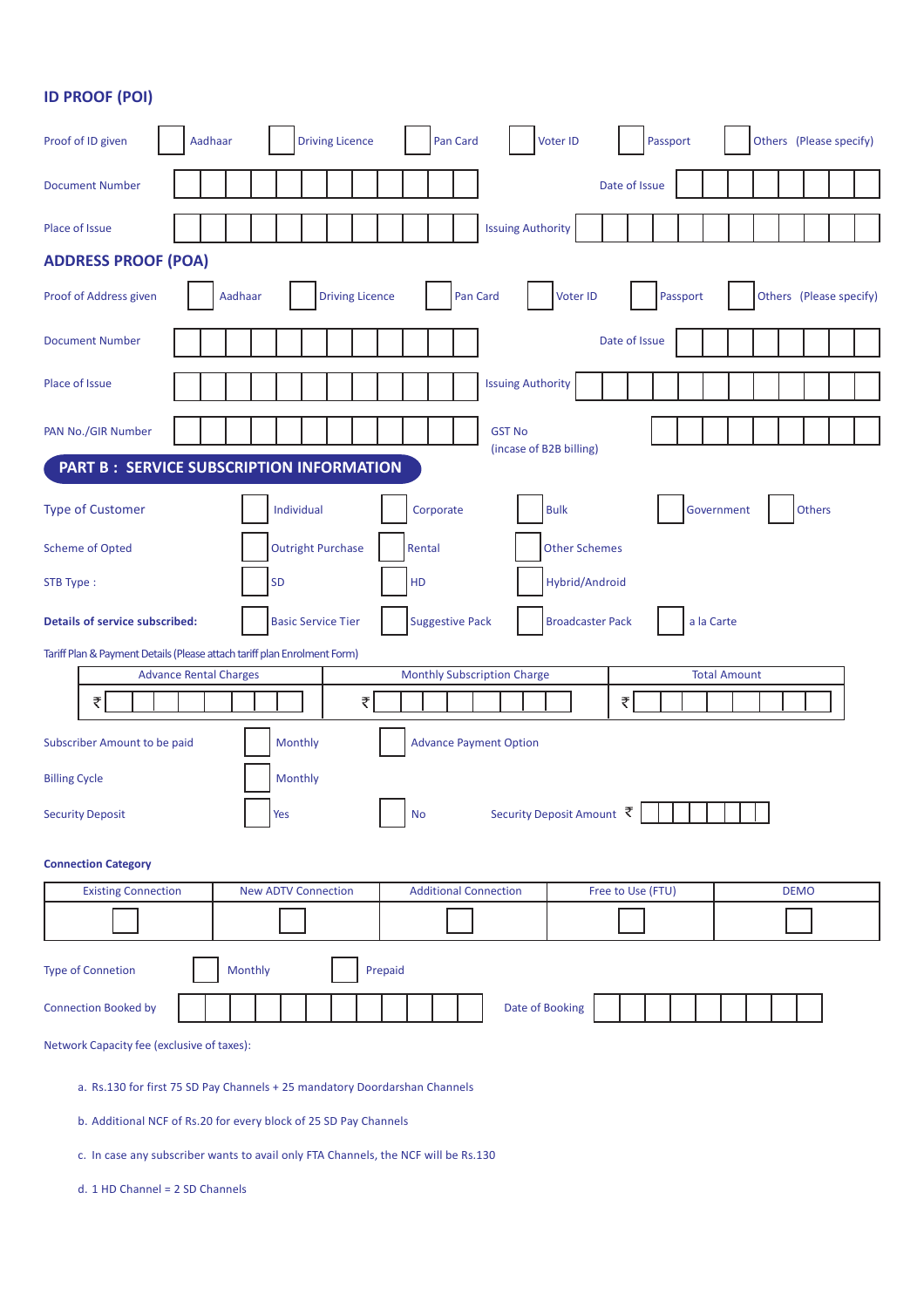| PART C : CPE RELATED INFORMATION                         |                               |        |                                       |                           |                              |                  |
|----------------------------------------------------------|-------------------------------|--------|---------------------------------------|---------------------------|------------------------------|------------------|
| <b>CPE Related Equipments:</b>                           | <b>STB</b>                    |        | Remote                                | <b>HDMI Cable</b>         | AV Cord                      | <b>Smart Box</b> |
|                                                          | <b>Drop Cable</b>             |        |                                       | Drop Cable Length in Mtrs |                              |                  |
| Set Top Box (STB) Configuration:                         |                               |        |                                       |                           |                              |                  |
| Make                                                     |                               |        |                                       |                           |                              |                  |
| Model No.                                                |                               |        |                                       |                           |                              |                  |
| SI. No.                                                  |                               |        |                                       |                           |                              |                  |
| <b>MAC ID</b>                                            |                               |        |                                       |                           |                              |                  |
| <b>Materials used</b>                                    | <b>Type</b>                   | Qty.   |                                       |                           |                              |                  |
| Drop Cable/Length                                        |                               |        |                                       |                           |                              |                  |
| <b>GI Wire</b>                                           |                               |        |                                       |                           |                              |                  |
| Connector                                                |                               |        |                                       |                           |                              |                  |
| Electricity Pole No.                                     |                               |        |                                       |                           |                              |                  |
| Date of Installation                                     |                               |        | Date of Acceptance and Removal of STB |                           |                              |                  |
| Connection Installed by                                  |                               |        |                                       | <b>Installation Date</b>  |                              |                  |
| <b>AMC DETAILS</b>                                       |                               |        |                                       |                           |                              |                  |
| AMC Amount HD<br>₹                                       |                               | sp ₹   |                                       |                           | <b>AMC Period</b><br>Monthly | Yearly           |
| <b>STB Replacement / Warranty</b>                        | Monthly                       | Yearly |                                       |                           |                              |                  |
| PART D : DETAILS OF PAYMENT MODE                         |                               |        |                                       |                           |                              |                  |
| <b>Scheme Name</b>                                       |                               |        |                                       |                           |                              |                  |
| Mode of Payment<br>$\Box$ Cash                           | $\Box$ Draft<br>$\Box$ Cheque |        | Credit Card Pay Order                 | Debit Card                |                              |                  |
| (Please tick the correct option)                         |                               |        |                                       |                           |                              |                  |
| Receipt/Cheque/Draft/Pay Order/Credit No./Debit Card No. |                               |        |                                       |                           |                              |                  |
| Date                                                     | Issued by                     |        |                                       | <b>Bank</b>               |                              |                  |
| <b>Branch Name and Address</b>                           |                               |        |                                       |                           |                              |                  |

#### **Customer Declaration**

I/We hereby declare that I / we have understand the terms and conditions mentioned in this CAF and undertake to comply with them and aknowldege that the bouque / channel, selected services, plan, and applicable rates form part of this agreement and agree to bound by the same. I/We unconditionally accept the terms and conditions of this CAF, tariff and any other applicable service condition and undertake to adhere with that and to pay the applicable tariff charges for the services availed by me/us. I/We further verify that all the information provided by me/us are true and correct in all aspects and confirm that the photo, all the documents related to identity and proof of address are genuine and authentic and verified with the original documents. I/We understand that the broadband Connection provided to be by ADNPL is/are non transferrable and intended for personal use only. I/We further undertake that in case of submission of any false information or forged documents by me/ us,I/We shall be liable for criminal action as per applicable law.

> Customer Signature/Thumb Impression/ Authorized Signatory Date **IIII** III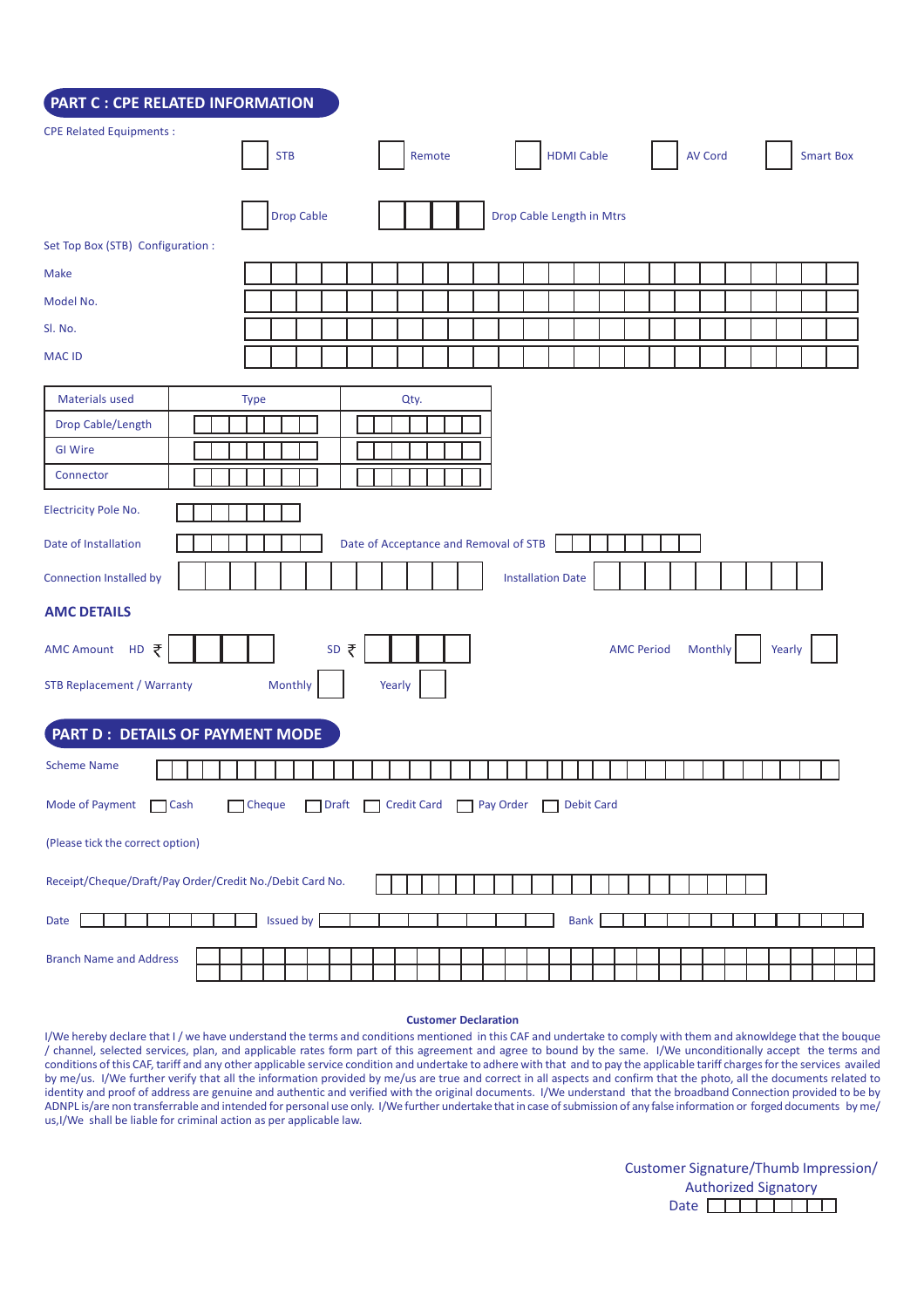## **PART E : Franchisee / Agency / Associate/ Link Operator / LCO's / Others**

I confirm having seen the customer and CAF being filled and signed by the customer in my presence. I have matched the photograph attached on CAF with the customer and verified the copies of documents of proof of address and proof of Identity attached with the original. I have put my signature on CAF and all documents with my full name and stamp containing my address Company reserves the right to change the terms & conditions from time to time without prior notice.

| Firm Name   |
|-------------|
| Code        |
| <b>Date</b> |

### **PART F : CUSTOMER CARE CENTRE RELATED INFORMATION**

Toll Free Number : 1800-425-4725

Helpline Number : 9388800800, Whatsapp Number : 7591925925

Helpline E-mail: helpdesk@asianet.co.in, subscriber@asianetindia.com

For Nodal Officers: http://asianetdigital.co.in/nodal officers

For Appellate authority: http://asianetdigital.co.in/appellate authority

Customer care website : http://customercare.asianet.co.in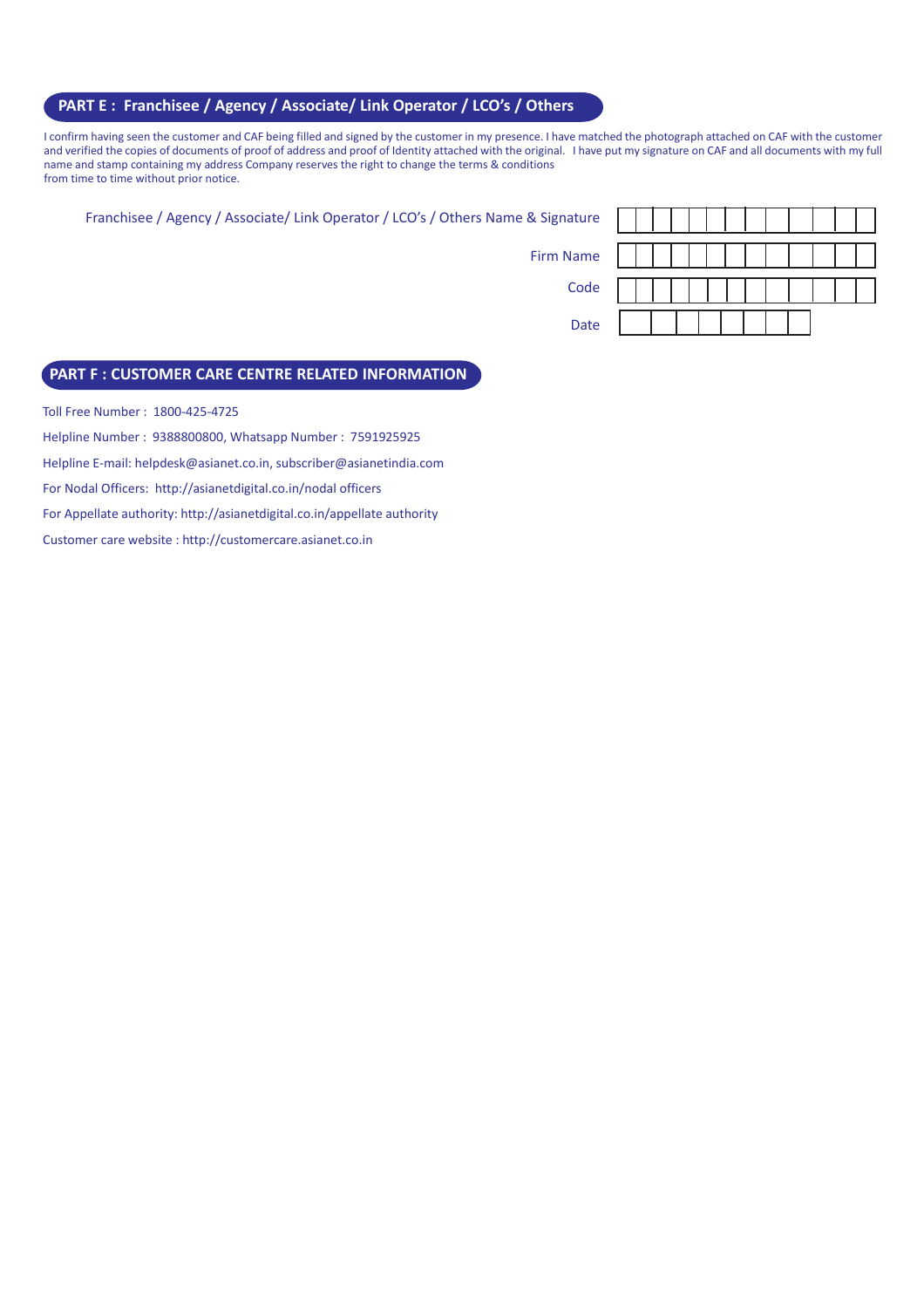### **Terms and conditions for availing Digital Cable Services of Asianet Digital Network Private Limited**

#### **1. DEFINITIONS**:

- (a) "**addressable system**" means an electronic device (which includes hardware and its associated software) or more than one electronic device put in an integrated system through which transmission of programmes including re -transmission of signals of television channels can be done in encrypted form, which can be decoded by the device or devices at the premises of the subscriber within the limits of the authorization made, on the choice and request of such subscriber, by the distributor of television channels.
- (b) **"Authority"**means Telecom Regulatory Authority of India established under sub-section(1)of section 3 of the Telecom Regulatory, Authority of India Act,1997( 24 of 1997 );
- (c) **"a-la-carte"** or "a-la-carte channel" with reference to offering of a television channel means offering the channel individually on a stand alone basis.
- (d) **"active subscriber"** for the purpose of these regulations, means a subscriber who has been authorized to receive signals of television channels as per the subscriber management system and whose set top box has not been denied signals.
- (e) **"Broadcaster"** means a person or group of persons or body corporate of any organization or body who after having obtained, in its name, down linking permission for its channels, from the Central Government, is providing programming services.
- (f) **"bouquet" or "bouquet of channels"** means an assortment of distinct channels offered together or as a group or as a bundle and all its grammatical variations and cognate expressions shall be construed accordingly
- (g) **"basic service tier"** means a package of free-to-air channels as referred to in Tariff Order 2017 as amended thereto
- (h) **"Cable Service" or" cable TV service"** means the transmission of programmes including re-transmission of signals of television channels through cables.
- (i) **"Cable Television Network" or "cable TV network"** means any system consisting of a set of closed transmission paths and associated signal generation, control and distribution equipment, designed to provide cable service for reception by multiple subscribers.
- (j) **"Compliance officer"** means any person designated so, who is capable of appreciating requirements for regulatory compliance under these regulations, by a service provider.
- (k) **"Distributor Retail Price" or "DRP"** means the price excluding taxes, declared by a distributor of television channels and payable by a subscriber for a-la-carte pay channels or bouquet of pay channel as the case may be.
- (l) **"LCO"** means a Local Cable Operator i.e. person who provides cable service through a cable television network or otherwise controls or is responsible for the management and operation of a cable television network;
- (m) **"Cable Service"** means the transmission by cables of programmes including retransmission by cables of any broadcast television signals;
- (n) **"cable television network"** means any system consisting of closed transmission paths and associated signal generation, control and distribution equipment, designed to provide cable service for reception by multiple subscribers;
- (o) **"customer premises equipment"** or "CPE" means the components and accessories installed at the premises of the subscriber to enable the reception of broadcasting services related to television provided through addressable systems and includes cable wire, set top box, remote control for set top box, dish antenna, low noise block converter or any other equipment which may be necessary to receive broadcasting services related to television.
- (p) **"customer care Centre"** means a department or a section or a facility established under sub -regulation (1) of regulation 25 by the distributor of television for addressing service requests, answering queries, recording of complaints, and redressal of grievances of consumers, by telephonic or electronic means or by any other means.
- (q) **"free to air channel" or "FTA channel"** means a channel which is declared as such by the Broadcaster and for which no fees is to be paid by the distributor of television channels to the broadcaster for signals of such channel
- (r) **"lock-in period"** with reference to subscription of a-la-carte channel or bouquet of channels, means a period of subscription during which a subscriber and the distributor of television channels offering the subscription, are restricted from discontinuing or altering the terms of the subscription of such channel or bouquet of channels.
- (s) **"Local cable operator" or "LCO"** means a person registered under rule 5 of the Cable Television Networks Rules, 1994 and who is associated with the Company.
- (t) **"Maximum Retail Price" or "MRP"** for the purpose of these regulations means the maximum price, excluding taxes, payable by a subscriber for a-la-carte pay channel or bouquet of pay channels as the case may be.
- (u) **"multi system operator " (MSO)** means a cable operator who has been granted registration under rule 11 of the Cable Television Network Rules, 1994 and who receives a programming service from a broadcaster and re-transmits the same or transmits his own programming service for simultaneous reception either by multiple subscribers directly or through one or more local cable operator
- (v) **"ADNPL" means MSO**
- (w) **"Network Capacity Fee"** means the amount, excluding taxes, payable by a subscriber to the distributor of television channels for distributor of television channels for distribution network capacity subscribed by that subscriber to receive the signals of subscribed television channels and it does not include subscription fee for any pay channel or bouquet of pay channels as the case may be.
- (x) **"Nodal officer"** means the officer appointed or designated by a distributor of television channels under sub-regulation (1) of regulation 28.
- (y) **"pay channel"** means a channel for which fees is to be paid to the broadcaster for its retransmission through electromagnetic waves through cable or through space intended to be received by the general public either directly or indirectly and which would require the use of an addressable system attached with the receiver set of a subscriber;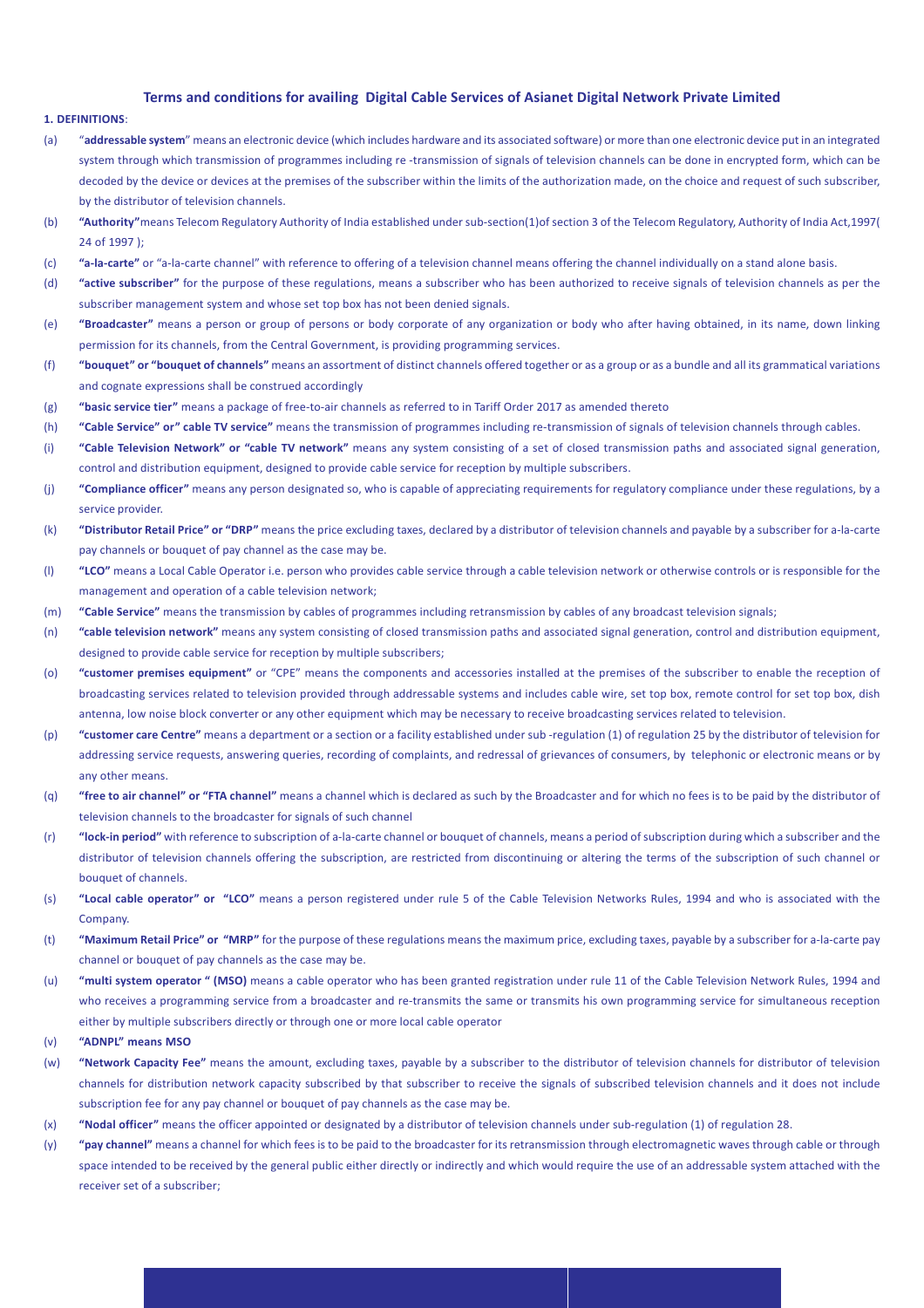- (z) **"programme"** means any television broadcast and includes -
- a. Exhibition of films, features, dramas, advertisements and serials
- b. Any audio or visual or audio-visual live programme or presentation and the expression**" programming service"** shall be construed accordingly;
- (aa) "pay channel" means a channel for which fees is to be paid to the broadcaster for its retransmission through electromagnetic waves through cable or through space intended to be received by the general public either directly or indirectly and which would require the use of an addressable system attached with the receiver set of a subscriber;
- (bb) **"service provider"** means the Government as service provider and includes a licensee as well as any broadcaster, multi system operator (MSO), cable operator or distributor of TV channels;
- (cc) **"set top box" or "STB"** means a device, which is connected to, or is part of a television and which enables a subscriber to view subscribed channel;
- (dd) **"subscriber"** means a person who receives broadcasting services related to television from a distributor of television channels, at a place indicated by such person without further transmitting it to any other person and who does not cause the signals of television channels to be .

#### 2. **PROVISION OF SERVICE:**

- 2.1 Cable service shall be made available to the subscriber with effect from the date of activation of the STB and on terms and conditions contained here in and also contained in the Manual of Practice (MOP) which is available on the website www.asianetdigitial.co.in.
- 2.2 The subscriber at the time of availing the servicesshall duly fill/ update the in the Electronic Customer Application Form (E.CAF) with the support of MSO with the valid POI ( proof of Identity) / POA ( Proof of address) for validating the connection address / address as per Aadhaar shown in the E.CAF. The subscriber shall ensure that the information stated in the Electronic Customer Application Form (E.CAF) is complete and accurate in all respects and the subscriber here by undertakes to immediately notify its LCO and /or MSO of any change there to. Photo identification and Address proof has also to be submitted along with the E.CAF, else the same will be treated as an incomplete E.CAF. The E.CAF should be signed by the subscriber /authorised signatory. The MSO shall provide a copy of the signed E.CAF to the subscriber by mail with the CAF number allotted against the connection taken as acknowledgement.
- 2.3 All incomplete Electronic Customer Application Forms ( E CAF) shall be rejected by the MSO and/or LCO and the deficiencies/ shot comings shall be informed to the subscriber for validating the samewhich may lead to discontinuing the services.
- 2.4 In case of technical or operational non feasibility at the location requested by the subscriber, LCO and /or MSO will inform the subscriber the reasons for the same.
- 2.5 The subscriber shall be charged Rs…. (Rupees …………. only) as one-time installation fee / advance Rental charges for installation of new connection and Rs. … (Rupees …….only) as monthly subscription charges for activating the Broadcasting service. The same will be over and above the cost of STBs.
- 2.6 Under the rental scheme, the ownership of the STB will be transferred upon payment of the last monthly instalment as stated overleaf. However till such time that all the instalments are fully paid the MSO **("Asianet Digital Network Private Limited (ADNPL)"** -Formerly known as Asianet Satellite Communications Limited) and/or its affiliates shall remain and continue to remain the sole and absolute owner of the STB.
- 2.7 Under the 3 year rental scheme, the ownership of the STB except the smart card/VC will be transferred upon payment of the last monthly rental payment.
- 2.8 Monthly rentals for the STB will be payable to LCO and/or MSO and will be apart of the regular invoice raised to the subscriber for the cable services rendered by ADNPL.
- 2.9 Under the Rental scheme Refund of security deposit will be made available to the subscriber within seven days upon receipt of STB, provided the same has not been tampered with.
- 2.10 Under the rental scheme after the expiry of three years from the date of installation of set top box and payment of outstanding amount the entire security deposit shall be refunded to the subscriber.
- 2.11 Under the Rental scheme MSO/ADNPL would service the STB during the period of three years as per the relevant provisions of "The Telecommunication (Broadcasting and Cable Services) Standards of quality of Service and Consumer Protection (Addressable Systems Regulations 2017) as amended thereto. Any relocation of the STBs or suspension of signals will be also be governed by the provisions of aforementioned regulations.
- 2.12 Under the outright purchase scheme, the STB ownership will be transferred to the subscriber and the STBs will have a warranty of one year subject to the same being in its original condition. Any relocation of the STBs or suspension of signals will be governed by the provisions of QOS Regulation 2017 as amended thereto. ADNPL reserves the rights to change the price of STBs anytime without prior information. Remote controls are not covered under warranty.
- 2.13 ADNPL reserves the right to formulate other CPE scheme in future in line with "The Telecommunication (Broadcasting and Cable Services) Standards of quality of Service and Consumer Protection (Addressable Systems Regulations 2017).
- 2.14 Changes in the rates of taxes & Government duties will be informed to subscribers and passed on.
- 2.15 The subscriber shall have the option to select bouquets/packages or channels on an a la carte basis by ticking the same on the E.CAF. The subscriber shall select the payment methodology and the payment term on the same along with the STB details where the subscriber wants these channels to be activated. Upon receipt of the fully filled E.CAF and complete and correct in all respects, the channels /packages selected by the subscriber shall be activated within 72 hours of its receipt.
- 2.16 Composition of channels in any package that the subscriber has availed of, will not be altered during the lock in period for which subscriber has paid the subscription fee. Should there be a change in the same due to any channel becoming unavailable on our network, an alternative channel from that genre & language will be provided/ replaced or a price reduction equivalent to the a la carte rate of that channel will be provided from the date of discontinuation.
- 2.17 The Subscriber hereby agrees to allow the authorized representatives of the LCO and /or MSO to enter upon the Installation Address for inspection, installation, removal, replacement and repossession of the Hardware under the Terms here of. This clause survives the termination until the all the dues are paid and the Viewing Card ("VC") along with the STB is returned to ADNPL in satisfactory working condition.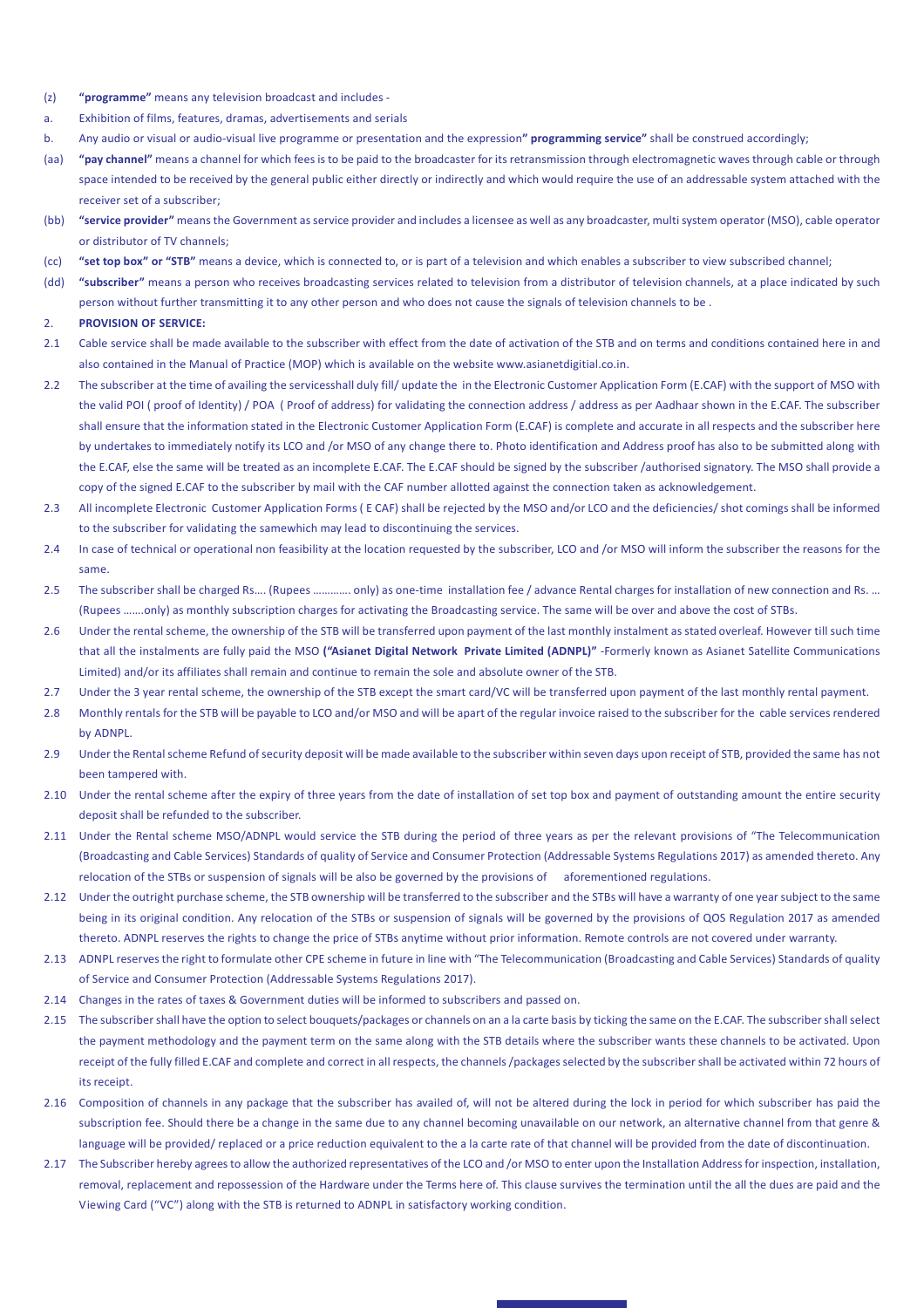- 2.18 The Cable Service and the license to use the VC shall be for personal viewing of the Subscriber /s and for his family members only. No assignment of VC shall be valid unless the same is approved in writing by LCO and/or MSO. Subscriber shall not allow public viewing or exploit the same for commercial benefit or otherwise. Breach of this clause will result in termination of Service and the subscriber shall also be liable to pay damages.
- 2.19 The Subscriber agreed and acknowledges that the VC has been merely licensed to the Subscriber by ADNPL to avail the Channels for one TV set only and shall at all times be the exclusive property of ADNPL and that he /she has been fully explained and accepts that any unauthorized relay or retransmission of the signal will constitute infringement of copyright of the content providers /owners/licensors thereof and will in addition to the termination of Service, attract civil and/or criminal liability under the law.
- 2.20 The Subscriber undertakes not to use or cause to be used the VC with any other set top box or device and /or STB with any other VC or device and shall ensure the safety and security of the Hardware from unauthorized use, theft, misuse, damages, loss etc and shall report any loss / misplacement/ defect immediately to MSO and/or LCO.
- 2.21 The subscriber undertakes that he shall neither by himself nor allow any other person to modify, misuse or tamper with the Hardware or to add or remove any seal, brand, logo, information, etc. which affects or may affect the integrity/ functionality/ identity of the Hardware or otherwise remove or replace any part there of;
- 2.22 The subscriber undertakes to make payment of subscription fee and other charges in a timely manner.
- 2.23 The subscriber undertakes not to do or allow any act or thing to be done as a result of which the right of the LCO/ MSO in relation to the Service and/or Hardware or of the channel providers/distributors/ in relation to any Channel, may become restricted, extinguished or otherwise prejudiced thereby or they or any of them may be held or alleged to be in breach of their obligation under any agreement to which they are party or otherwise are so bound.
- 2.24 The subscriber undertakes not to hypothecate, transfer or create or suffer any charge, lie nor any onerous liability in respect of the Hardware which is not owned by the said Subscriber.
- 2.25 The subscriber undertakes not to relay, transmit or redistribute the signals /Service to any Person or connect to any other device for any re-distribution purpose.
- 2.26 The subscriber undertakes not to use, either before or after the STB (except TV/PVD) of the Company is installed, any decoding, receiving, recording equipment(s) other than the equipment authorized and specified by the Company;
- 2.27 The subscriber undertakes to give all necessary assistance in order to ensure compliance of terms of E.CAF and MOP by ADNPL.
- 2.28 The subscriber agrees that rights under this E.CAF are personal in nature and are non-transferable/non-assignable.
- 2.29 The subscriber agrees to return the STB/VC in a good working condition to ADNPL depending on the CPE scheme opted by it.
- 2.30 Subscriber shall be solely responsible for payment of all taxes/ GST/levies/charges/damages imposed by any authority for the time being in force in relation to services being availed by it.
- 2.31 All the terms and conditions including the provision related to the terms of service, tariff, rebates, discount and refund shall be subject to the rule, regulation, notification, guidelines as may be specified by the Authority or as may be applicable from time to time.

#### 3 **PAYMENT OBLIGATION**:

- 3.1 The MSO/ADNPL shall be offering its services on pre-paid model only.
- 3.2 The billing cycle for prepaid payment shall be thirty days from the date of activation of services.
- 3.3 Subscriber shall be required to renew their plan on or before the expiry date. Customer would be notified regarding the renewal of services either through email, SMS subject to subscriber having provided his email or mobile number to the MSO/LCO prior to the expiry date.
- 3.4 MSO/LCO shall have the right to suspend the services of the subscriber in case of non -availability of balance amount in his/her prepaid account
- 3.5 Subscriber agrees that continuous suspension of service for more than three months will lead to deactivation of signals by LCO /MSO and subscriber shall be labile to pay an amount of Rs.100 as reactivation fee in case of reactivation in such a scenario.

#### 4 **SUSPENSIONS / TERMINATION OF SERVICE**:

- 4.1 The terms will commence from the date of installation of the STB/Hardware and shall remain in full force and effect unless terminated under the Terms.
- 4.2 A 15 day notice period will be given if the LCO and /or MSO choose to discontinue providing a channel. The notice of discontinuation shall be displayed as a scroll on the TV screen of the concerned channel.
- 4.3 If the subscriber chooses to relocate, the subscriber shall submit its application in advance to its LCO and /or MSO. The LCO and/or MSO shall relocate the connection, provided it is technically and operationally feasible. If not, the LCO and /or MSO will inform the subscriber like wise and the subscriber can opt to surrender the STB and proceed to claim a refund as per the terms of the scheme under which the subscriber has availed the STB.
- 4.4 If the services have been temporarily discontinued on the subscribers request, no charges other than STB rentals will be payable by the subscriber.
- 4.5 No suspension of services is possible if the period of suspension comprises part of a month.
- 4.6 Suspension of services is possible for one month and in the multiple thereof, but the period cannot exceed three months.
- 4.7 ADNPL shall charge an amount not exceeding Rs. .... if the period of suspension is under three months. There after a reconnection/ reactivation charge of Rs..../- plus service tax will be levied.
- 4.8 If the subscriber submits its disconnection notice 15 days in advance, no charges will be payable by the subscriber even LCO and /or MSO fails to disconnect the service.
- 4.9 Disconnection of a channel/package is possible only on a monthly basis or on expiry of the term of the lock-in package/period.
- 4.10 Not with standing the aforesaid, the cable service shall be liable to be terminated or suspended at the option of LCO and /or MSO either wholly or partly, upon occurrence of any of the following events i.e. (a) if the subscriber commits a payment default;(b) in case of breach by the subscriber;(c)if the Rental Agreement